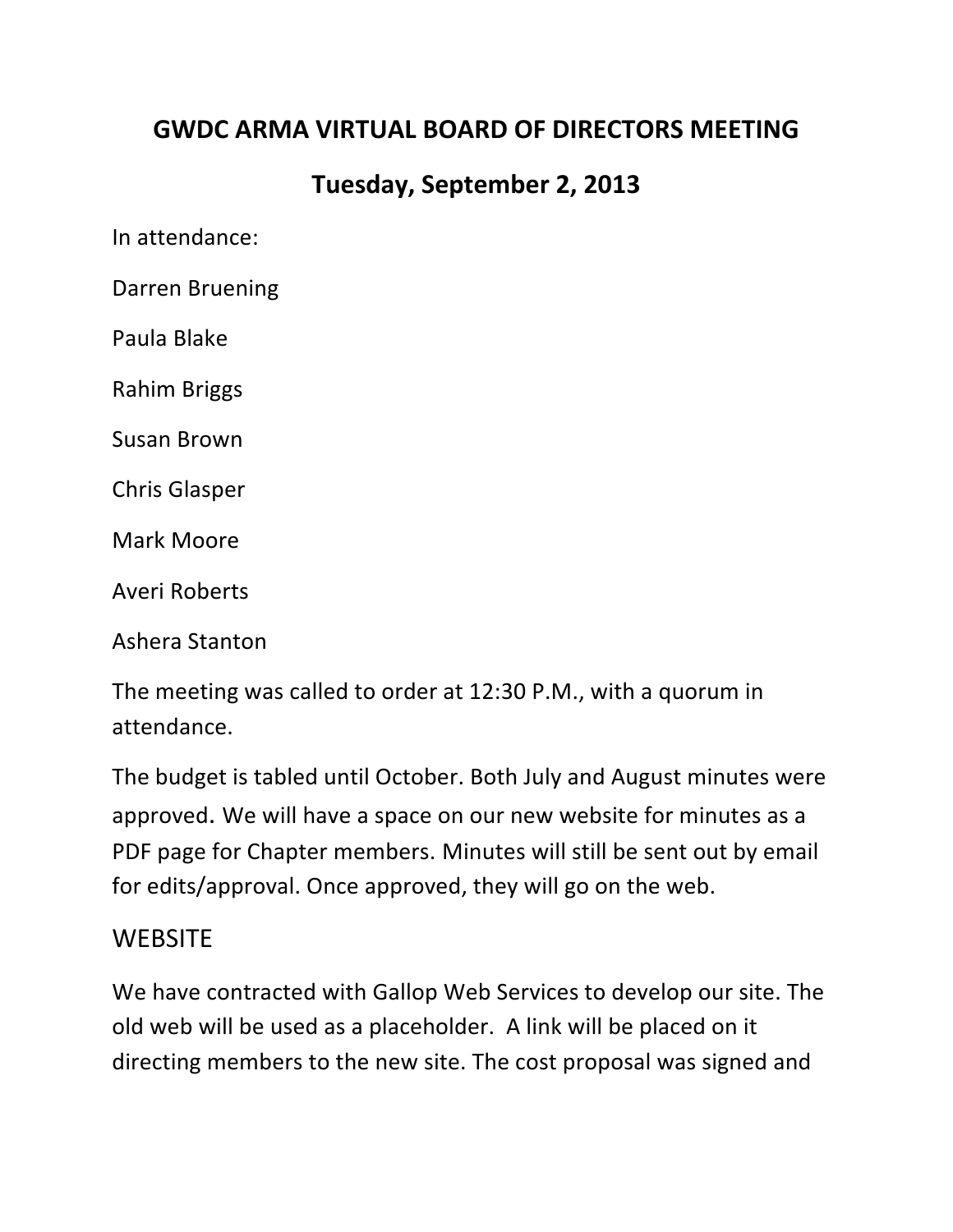the Treasurer will send the payment. We have selected a 10 page design template. They require a \$1200 deposit to begin.

The domain we will purchase is:

### GWDCARMA.org

We may also purchase 3-4 Washington, DC iconic stock photos. Our plans are to unveil the new website at the October Chapter meeting.

All BOD members need to send ideas for the 10 page tabs to the Webmaster.

Suggestions are Sponsor page/advertising, e-commerce, photo gallery, calendar, BOD bios/contact info. From our contact, Kathi Watts

Gallop Web Services" <kwatts@gallopwebservices.com

#### p: 540.338.8511 | c: 571.271.3724

To recap our conversation, the design you selected is #00132, details of which are viewable on our portfolio athttp://portal.gallopwebservices.com/portfolio. I have also attached a PDF of the design for your records and to share with the committee.

We discussed items needed from the website committee, including:

• A signed copy of the contract and \$1200 deposit  $(1/2)$  of the fee to get started with setup of hosting, purchase of the domain, etc)

• 10 page content (text and images, if any)

• GWDC Logo (if there is one), or confirmation to use GWDC Arma as text along with the Arma Int'l logo. (This is how is used on the current website. We would use fonts that are complimentary to the chosen design).

• Confirmation of the domain, gwdcarma.org (please let me know if this is indeed the domain you wish us to purchase).

You have indicated you would like 3-4 iconic photos of the nation's capitol on the website's home page slider and that the committee is willing to pay for stock images, if necessary. I will see if I can find some free quality photos and will let you know what I find.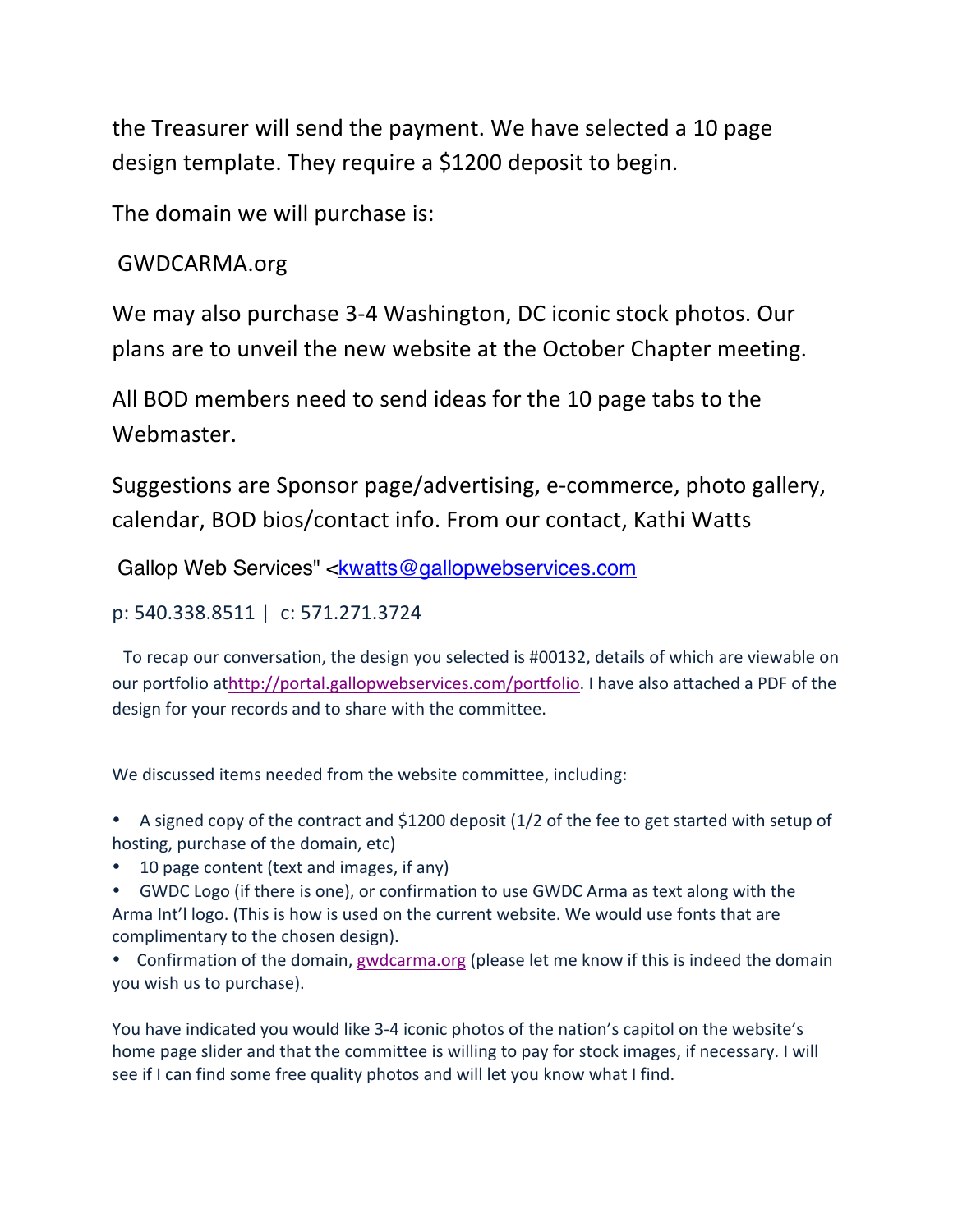## **MEMBERSHIP**

We have received 3 applications for the ARMA Conference scholarship. Names will be removed and letters will be sent out to vote for the recipient.

When someone joins our Chapter, they receive a welcome letter and coupon to attend 1 Chapter meeting for free. The coupon will be used to track how many new members take advantage of this. The 099 members join ARMA Int'l, but not a Chapter.

We need to work on welcoming our new members. We can have them stand and be introduced, or we can introduce the BOD and have them seek us out. There are pros and cons for both of these ideas.

# **SPONSOR FEES**

We discussed and approved raising the Sponsor fee to \$250 plus a \$50 door prize. We will be able to offer some type of sponsor exposure on our new site.

# **PROGRAMS**

Jeff Ritter is the speaker for September 18 at Bryan Cave. The Evite will be sent out. The room at Bryan Cave should be set up classroom style.

# **MISCELLANEOUS/TO DO**

Please remember that all emails should be professional, since they are sent to our office e-mail. Our new web will have a GWDC email for all BOD members. 

We have 60% of venues for our meetings.